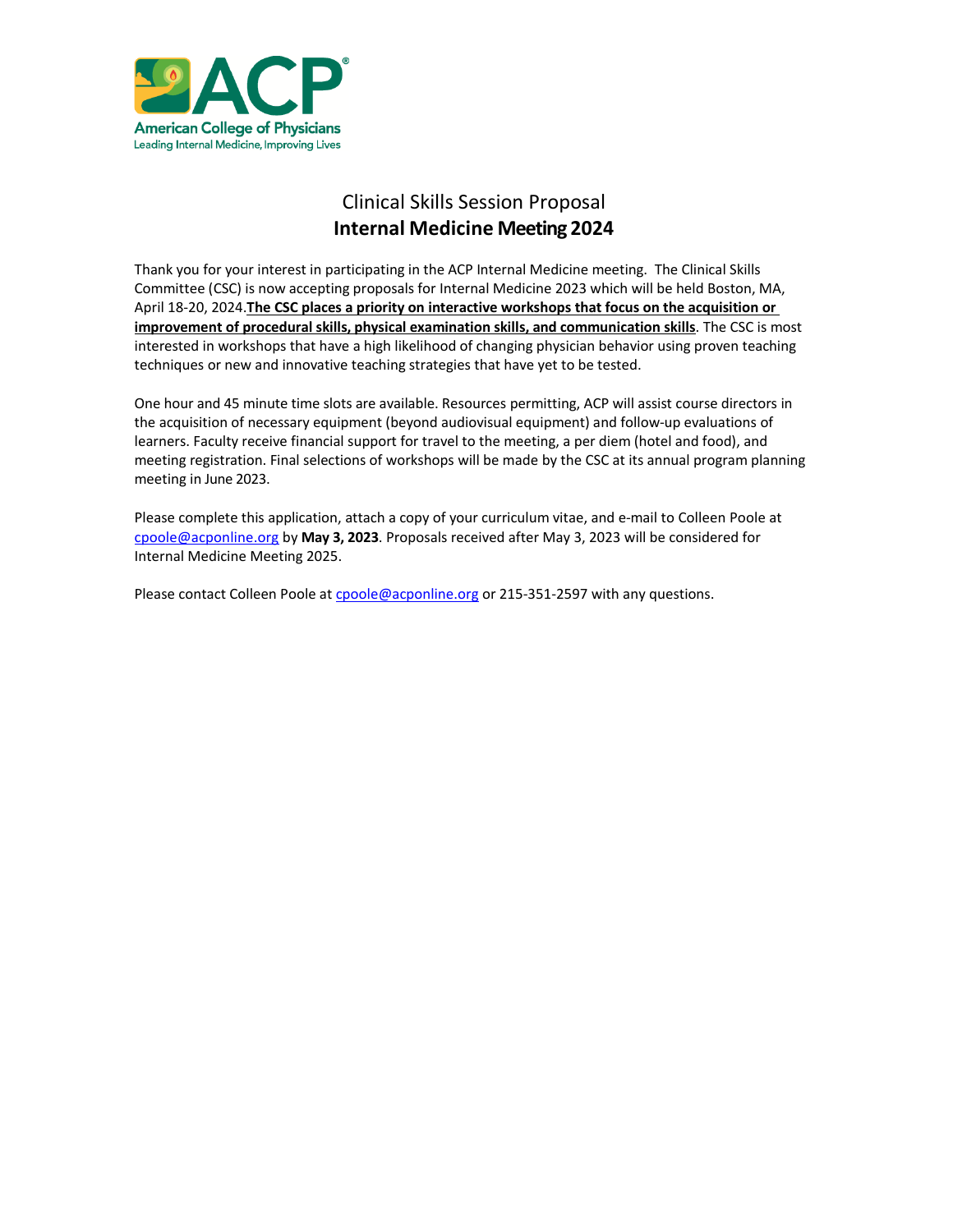| Name:        |         |        |
|--------------|---------|--------|
|              | (First) | (Last) |
| Title:       |         |        |
| Affiliation: |         |        |
| Address:     |         |        |
|              |         |        |
|              |         |        |
| Phone:       |         |        |
| Fax:         |         |        |
| E-mail:      |         |        |

Clinical Skills Session Proposal **Internal Medicine 2024**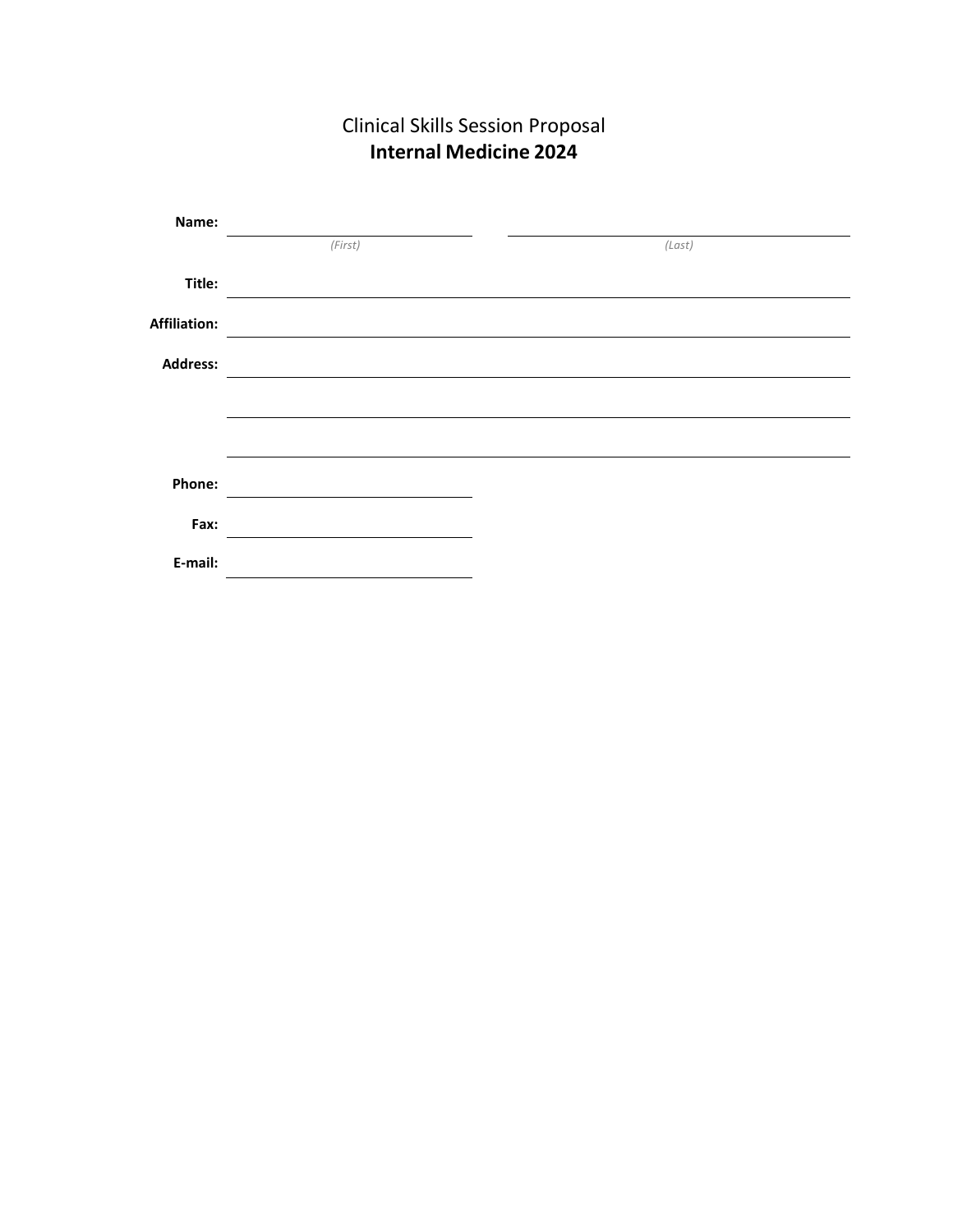## **I. Title of Proposed Session:**

**II. Outline of the Session** (Please list the individual segments of your session and include the length of time, number of instructors, and size of the groups for each segment) **:**

# **III. Documentation of gap in practice that this activity will address:**

(ACCME requires that educational needs be based on learner's professional practice gaps. A gap is defined as "the difference between health care processes or outcomes observed in practice, and those potentially achievable on the basis of current professional knowledge

Multiple sources can be used to document practice gaps. Sourcesinclude articlesin peer reviewed journals, practice guidelines, reports published by the Institute of Medicine and other health care agencies.

## *Attach source(s) and highlight the gap*:

# IV. **Specific Learning Objectives**: What specific procedural, physical examination or communications skills will the learner acquire?

- 1)
- 2)
- 3)
- 4)

# **V. Educational Design:**

Please expand upon your outline of the session from section II. Include educational techniques/formatswill be used in each segment with particular emphasis on the interactive or other teaching activitiesthat will be used to change physician behavior. Please specifically note the amount of time dedicated to didactic lectures versus the amount of time devoted toward interactive learning. The appropriateness of the proposal for the Clinical Skills program is judged in large part on the use of interactive teaching techniques. We expect workshop participants to "work." Use additional pages if needed)**:**

## **VI. Special Equipment Requirements**(other than the standard audiovisual equipment):

## **VII. Other Requirements**

Number of faculty:

Ideal audience size or ideal learner to faculty ratio:

## **VIII. Ideal Time Allocation for The Workshop:**

- $\Box$  60 minutes
- $\Box$  45 minutes
- $\Box$  Time allocation is flexible

How often are you willing to repeat a workshop?

## **IX. Have you previously given the presentation you are proposing?**

□ Yes